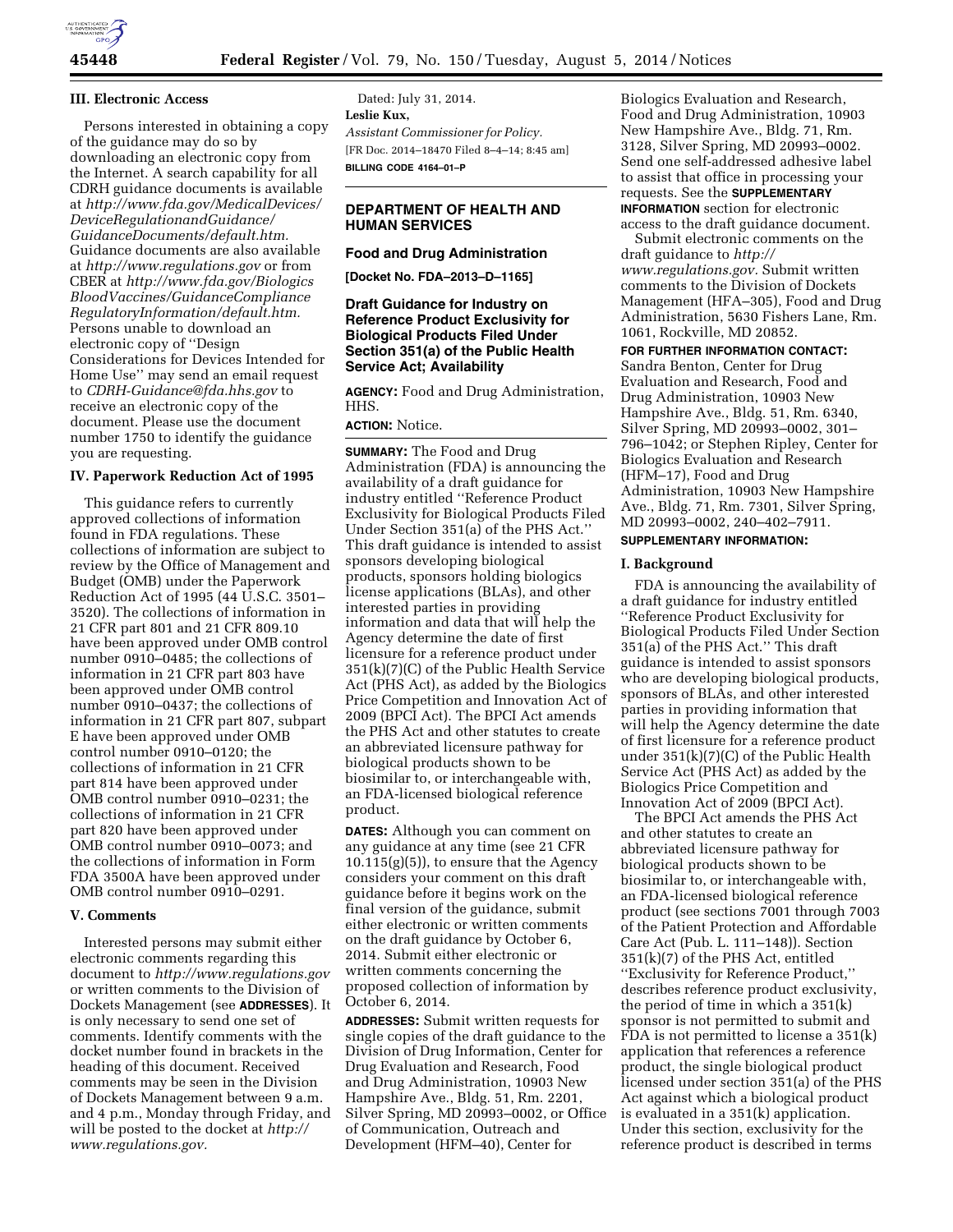of a prohibition on acceptance or approval of an application for a biosimilar or interchangeable product for a period of time starting from the date of first licensure. Specifically, approval of a 351(k) application may not be made effective until 12 years after the date of first licensure of the reference product which under the statute excludes the date of licensure of supplements and certain other applications. A 351(k) application for a biosimilar or interchangeable biological product cannot be submitted for review until 4 years after the date on which the reference product was first licensed under section 351(a) of the PHS Act.

Determining the date of first licensure for a reference product, in turn, determines whether a particular biological product qualifies for a period of exclusivity under 351(k)(7) of the PHS Act and the date on which such exclusivity, if any, will expire. Making this determination can present unique challenges given the requirements of section 351(k)(7) of the PHS Act. These are made more acute because of the scientific and technical complexities that may be associated with the larger and typically more complex structures of biological products as compared with small molecule drugs, as well as the processes by which such biological products are made. Therefore, the 351(a) applicant may provide information to FDA, such as that described in this guidance or other relevant information, to assist FDA with its analysis of the date of first licensure for a biological product under section 351(k)(7) of the PHS Act.

This draft guidance is being issued consistent with FDA's good guidance practices regulation (21 CFR 10.115). The draft guidance, when finalized, will represent the Agency's current thinking on determining the date of first licensure for biological products filed under section 351(a) of the PHS Act. It does not create or confer any rights for or on any person and does not operate to bind FDA or the public. An alternative approach may be used if such approach satisfies the requirements of the applicable statutes and regulations.

#### **II. Comments**

Interested persons may submit either electronic comments regarding this document to *<http://www.regulations.gov>* or written comments to the Division of Dockets Management (see **ADDRESSES**). It is only necessary to send one set of

comments. Identify comments with the docket number found in brackets in the heading of this document. Received comments may be seen in the Division of Dockets Management between 9 a.m. and 4 p.m., Monday through Friday, and will be posted to the docket at *[http://](http://www.regulations.gov) [www.regulations.gov.](http://www.regulations.gov)* 

#### **III. Paperwork Reduction Act of 1995**

Under the Paperwork Reduction Act of 1995 (the PRA) (44 U.S.C. 3501– 3520), Federal Agencies must obtain approval from the Office of Management and Budget (OMB) for each collection of information they conduct or sponsor. ''Collection of information'' is defined in 44 U.S.C. 3502(3) and 5 CFR 1320.3(c) and includes Agency requests or requirements that members of the public submit reports, keep records, or provide information to a third party. Section  $3506(c)(2)(A)$  of the PRA  $(44)$ U.S.C. 3506(c)(2)(A)) requires Federal Agencies to provide a 60-day notice in the **Federal Register** concerning each proposed collection of information before submitting the collection to OMB for approval. To comply with this requirement, FDA is publishing notice of the proposed collection of information set forth in this document.

This draft guidance also refers to previously approved collections of information found in FDA regulations. The collections of information in 21 CFR 314.50 and 21 CFR part 601 (BLA) have been approved under OMB control numbers 0910–0001 and 0910–0338, respectively. The general licensing provisions under section 351(k) (biosimilar applications) of the BPCI Act have been approved under OMB control number 0910–0719.

With respect to the following collection of information, FDA invites comments on these topics: (1) Whether the proposed collection of information is necessary for the proper performance of FDA's functions, including whether the information will have practical utility; (2) the accuracy of FDA's estimate of the burden of the proposed collection of information, including the validity of the methodology and assumptions used; (3) ways to enhance the quality, utility, and clarity of the information to be collected; and (4) ways to minimize the burden of the collection of information on respondents, including through the use of automated collection techniques, when appropriate, and other forms of information technology.

*Title:* Draft Guidance for Industry on Reference Product Exclusivity for

Biological Products Filed Under Section 351(a) of the PHS Act.

*Description of Respondents:*  Respondents to the proposed collection of information include sponsors developing biological products and sponsors holding BLAs.

*Burden Estimate:* The draft guidance proposes a new collection of information by requesting information and data from sponsors to assist FDA in determining the date of first licensure for a reference product filed under section 351(a) of the PHS Act described under section 351(k)(7) of the PHS Act as added by the BPCI Act. The proposed collection of information includes information that would describe and explain how a proposed product is structurally the same as or different from any previously licensed biological product, along with supporting information that describes how such modification results in a change in safety, purity, or potency of the product. FDA recommends that the sponsor include information as described in the draft guidance at the time the 351(a) application is submitted or, in the case of a previously approved 351(a) application, as a supplement to the application. Alternatively, this information may be submitted as an amendment to the 351(a) application. A summary of the recommended information includes the following: (1) A list of all licensed biological products that are structurally related to the biological product that is the subject of the 351(a) application being considered; (2) of those licensed biological products identified in item 1, the identification of the products for which the sponsor or one of the sponsor's affiliates, including any licensors, predecessors in interest, successors in interest, or related entities, are the current or previous license holder; (3) description of the structural differences between the proposed product and any products identified in item 2; and (4) description of the change in safety, purity, and/or potency between the proposed product and any products identified in item 2. The proposed collection of information also includes any other information and data that would assist FDA in making a determination of the date of first licensure for biological products and BLAs as described under section 351(k)(7) of the PHS Act. FDA estimates the burden of this collection of information as follows: